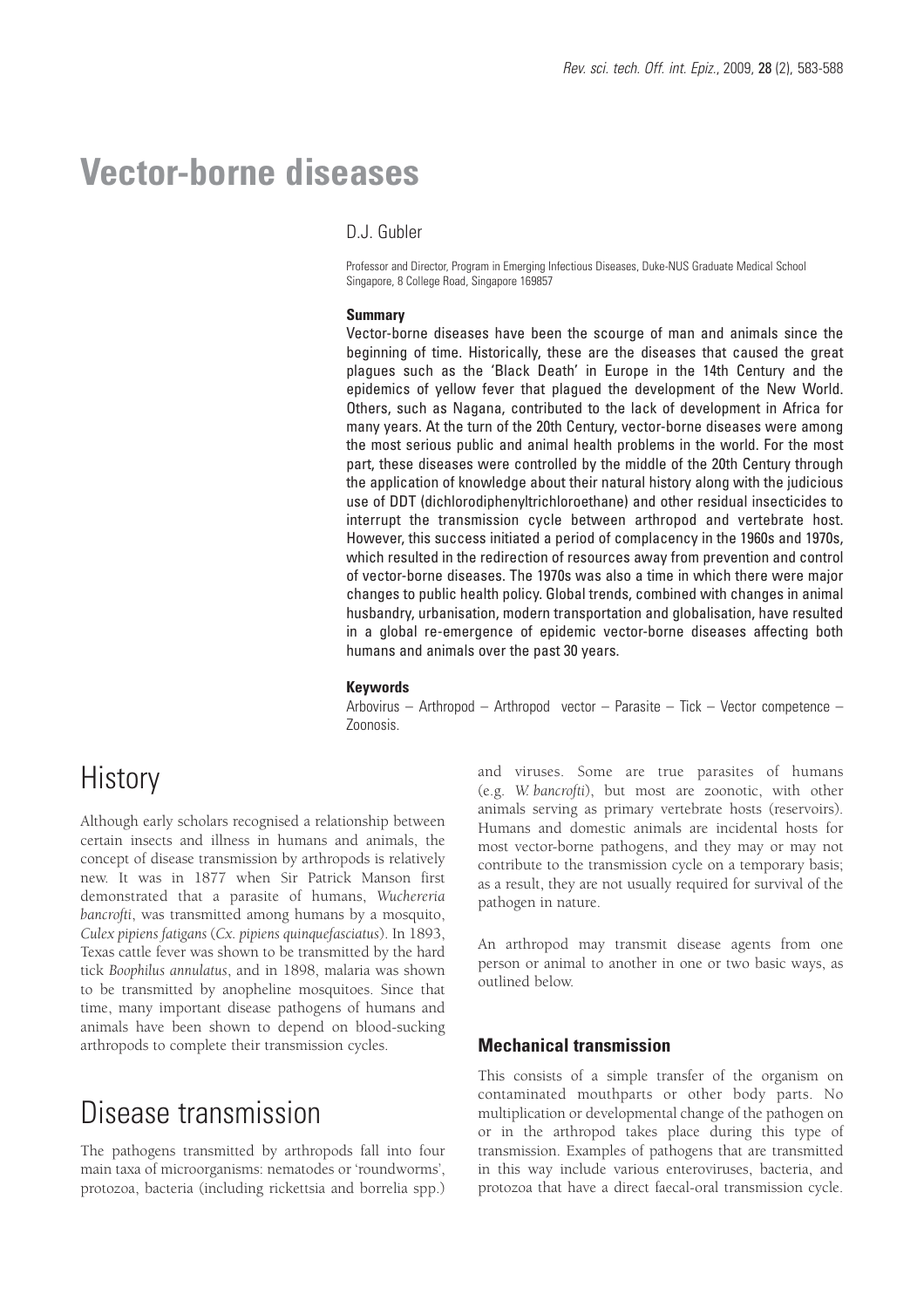Insects, such as houseflies, may become contaminated with these pathogens while feeding on faeces and may transport them directly to the food of humans. Certain insects such as horseflies (family Tabanidae), which frequent numerous hosts over a short period of time, can mechanically transmit blood-borne and wound or open-sore pathogens as well.

## **Biological transmission**

The most important type of transmission by arthropods is biological transmission. As the name implies, the pathogen must undergo some type of biological development in the body of the arthropod vector in order to complete its life cycle. There are four types of biological transmission.

## Propagative transmission

Propagative transmission occurs when the organism ingested with the blood meal undergoes simple multiplication in the body of the arthropod. Arboviruses, for example, replicate extensively in various tissues of mosquitos, flies and ticks, and are transmitted to a new host in the salivary fluid of the arthropod when it takes a blood meal.

## Cyclopropagative transmission

In this type of transmission, the pathogen undergoes a developmental cycle (changes from one stage to another) as well as multiplication in the body of the arthropod. The best example of a disease transmitted in this way is malaria, in which a single zygote may give rise to >200,000 sporozoites.

## Cyclodevelopmental transmission

In cyclodevelopmental transmission the pathogen undergoes developmental changes from one stage to another, but does not multiply. With the filariae, for example, a single microfilaria ingested by a mosquito may result in only one third-stage infective larva. In most instances, however, the number of infective larvae is significantly lower than the number of microfilariae ingested with the blood meal.

## Vertical and direct transmission

Some viruses and rickettsiae are transmitted from the female parent arthropod through the eggs to the offspring. If the pathogen actually infects the developing egg, this is termed 'transovarial transmission'. With some arboviruses, however, only the ovarial sheath and oviduct are infected, and the egg becomes infected as it passes down the oviduct and is inseminated. This type is distinguished from transovarial transmission and is called 'vertical transmission'. In either case, the newly hatched arthropod larval stages are infected with the pathogen, which is then transmitted to subsequent development stages of the arthropod ('trans-stadial transmission'). Veneral transmission of certain viruses has also been documented. Thus, male mosquitoes that become infected transovarially or vertically can transfer the virus to uninfected female mosquitoes in the seminal fluid during copulation. Finally, certain arboviruses have been shown to infect their tick or mosquito vectors when infected and uninfected arthropods co-feed in close proximity to each other on the same vertebrate host in the absence of viraemia in that host. The virus is apparently attracted to the uninfected female arthropod through a chemo-tactic response to the salivary fluid injected into the bite wound. These latter types of transmission have obvious epidemiological importance in the ultimate infection of humans or other animals and in the maintenance of the pathogen in nature.

# **Extrinsic incubation period**

In all types of biological transmission, the pathogen needs time to develop inside the arthropod and to progress to the stage at which it becomes infective and can be transmitted. The period of time required for this to happen, called the *extrinsic incubation period*, is generally 7 to l4 days, depending on the pathogen, the vector, and various environmental factors, including temperature. With arboviruses, this means infection and replication in the salivary glands; with the malaria parasite, infectious sporozoites must invade the salivary glands; and with filariae, it means development of the juvenile worms to the infective 3rd stage larvae.

# **Factors influencing transmission**

The ability of arthropods to transmit a disease agent is dependent on many complex factors. Successful mechanical transmission depends on the degree of contact insects have with the vertebrate hosts and on feeding behaviour. For example, the domestic housefly has been shown experimentally to be a mechanical vector for several intestinal pathogens, primarily because this insect breeds in large numbers, lives in intimate contact with humans, and has the bad habit of feeding on both faeces and food. Tabanid flies are mechanical vectors of viruses, bacteria and protozoa because they take frequent interrupted blood meals on animals. Certain flies can also transmit the bacteria that cause yaws and other tropical diseases from open sores.

The ability to transmit a pathogen biologically varies greatly among species of arthropods, and even among geographical strains within a species. Significant variation in susceptibility to become infected and subsequently to transmit a pathogen has been demonstrated in a number of arthropod vectors. Most work, however, has been done with mosquitoes, and variation in vector competence has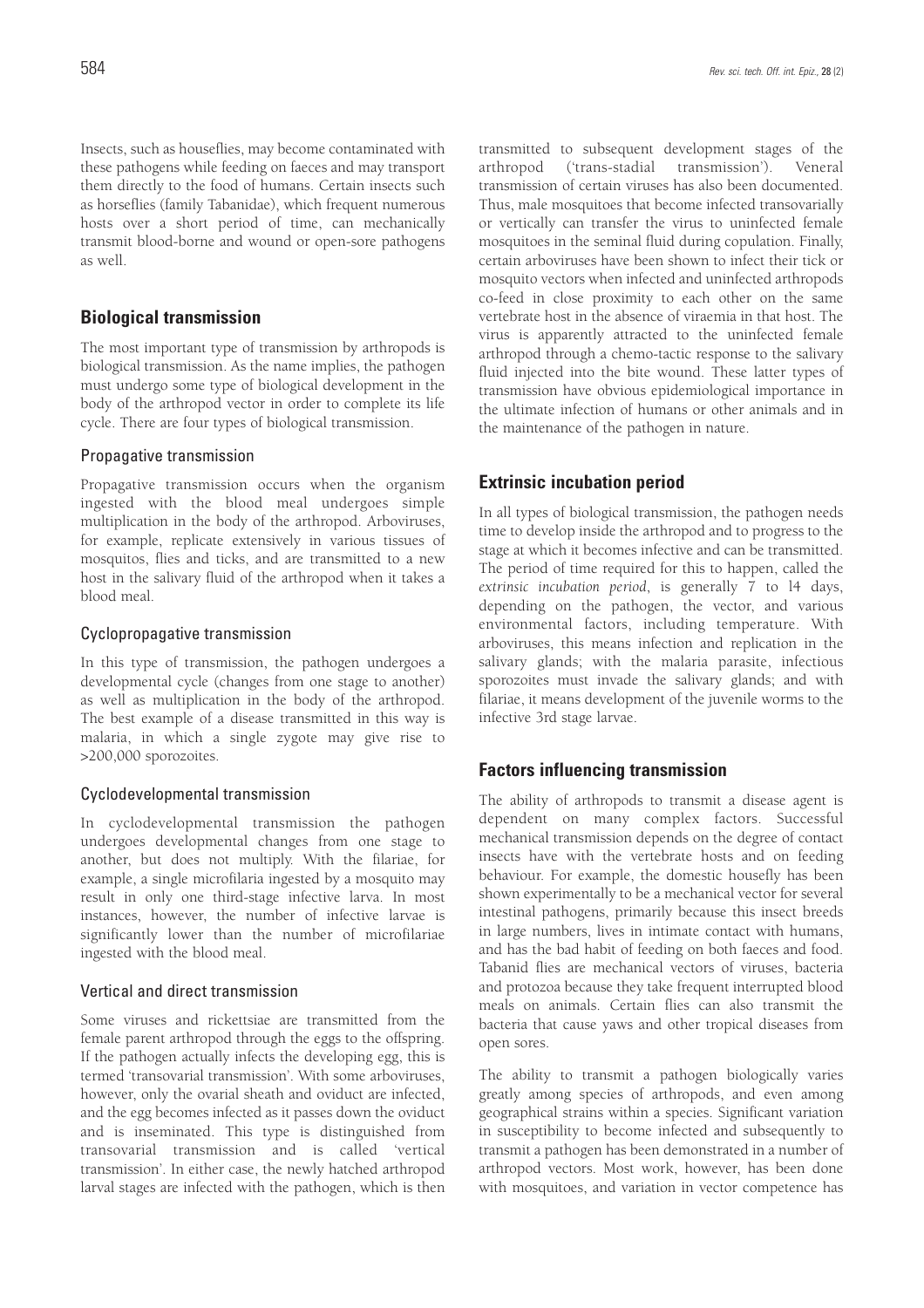been documented with all of the major disease agents they transmit (i.e. malaria and filarial parasites, and arboviruses). Thus, within a single mosquito species, it is common to find geographical strains that are good vectors and other strains that are poor vectors. Because the effectiveness of vectors (i.e. how susceptible they are to infection and how well they enable the pathogen to grow) is genetically controlled, vector competence may be expected to change as a result of selective pressure over time.

In addition to innate susceptibility to infection, the overall vectoral capacity of a vector species is influenced by other biological and behavioural characteristics of the arthropod population. The degree of contact the species has with humans or animals is influenced by the host preference, the intrinsic blood-feeding and resting behaviour of the vector, and the population density of the vector, human and animal hosts. Longevity, resting behaviour, flight behaviour, and oviposition (breeding) behaviour of the vector population are important intrinsic factors that are influenced by extrinsic environmental factors, such as temperature, humidity, wind, and rainfall.

Other extrinsic factors may influence whether an individual arthropod becomes infected with a pathogen. For example, it has been shown that mosquitoes ingesting animal blood containing both microfilariae and certain arboviruses have a higher viral infection rate because virus dissemination is facilitated by microfilariae escaping from the midgut into the hemocoel. Other factors may also influence this 'leaky gut' phenomenon and thus susceptibility to infection. Finally, infection of the arthropod vector can be influenced by the strain of parasite. This is especially important with the arboviruses.

Because arthropods are cold-blooded, transmission of disease in temperate regions is seasonal and usually only occurs during the warmer months; cessation of transmission can be correlated with temperature and day length, the principal factors that determine diapause and hibernation in the vector population. In the tropics and subtropics, transmission generally occurs year around, but increased seasonal transmission is most frequently correlated with the rainy season.

# **Systematics**

Table I presents the orders and lower taxa of the phylum Arthropoda that are known to transmit disease pathogens of humans and animals. The order Diptera is by far the most important in terms of disease transmission, primarily because of the family Culicidae (mosquitoes).

### **Table I**

### **Taxonomic groups of the phylum Arthropoda that transmit animal and human diseases**

| <b>Class Insecta</b>         |                               |                                            |  |  |  |  |
|------------------------------|-------------------------------|--------------------------------------------|--|--|--|--|
| <b>Order</b>                 | Family                        | Important genera                           |  |  |  |  |
| <b>Siphonaptera</b>          | Pulicidae                     | Pulex<br>Xenopsylla                        |  |  |  |  |
|                              | Ceratophyllidae               | Ctenocephalides<br>Nosopsyllus<br>Diamanus |  |  |  |  |
| <b>Anoplura</b>              | Leptopsyllidae<br>Pediculidae | Leptopsylla<br>Pediculus                   |  |  |  |  |
| Hemiptera                    | Cimicidae                     | Cimex                                      |  |  |  |  |
|                              | Reduviidae                    | Triatoma<br>Rhodnius<br>Panstrongylus      |  |  |  |  |
| <b>Diptera</b>               | Ceratopogonidae               | Culicoides                                 |  |  |  |  |
|                              | Psychodidae                   | Phlebotomus<br>Lutzomyia                   |  |  |  |  |
|                              |                               | Sergentomyia                               |  |  |  |  |
|                              | Simuliidae                    | Simulium<br>Prosimulium                    |  |  |  |  |
|                              |                               | Austrosimulium                             |  |  |  |  |
|                              | Culicidae                     | Aedes                                      |  |  |  |  |
|                              |                               | Anopheles                                  |  |  |  |  |
|                              |                               | Culex                                      |  |  |  |  |
|                              |                               | Mansonia                                   |  |  |  |  |
|                              |                               | Haemagogus<br>Psorophora                   |  |  |  |  |
|                              |                               | Sabethes                                   |  |  |  |  |
|                              | Tabanidae                     | Tabanus                                    |  |  |  |  |
|                              |                               | Chrysops                                   |  |  |  |  |
|                              | Glossinidae                   | Glossina                                   |  |  |  |  |
|                              | Muscidae                      | Musca<br>Fannia                            |  |  |  |  |
|                              |                               | Muscina                                    |  |  |  |  |
|                              | Chloropidae                   | Hippelates                                 |  |  |  |  |
|                              |                               | Siphunculina                               |  |  |  |  |
|                              | Calliphoridae                 | Calliphora                                 |  |  |  |  |
|                              |                               | Lucilia                                    |  |  |  |  |
|                              |                               | Phaenicia<br>Phormia                       |  |  |  |  |
|                              |                               | Chrysomya                                  |  |  |  |  |
|                              |                               | Cochliomyia                                |  |  |  |  |
|                              | Sarcophagidae                 | Sarcophaga                                 |  |  |  |  |
| <b>Dictyoptera</b>           | Blattidae                     | <i>Blatta</i>                              |  |  |  |  |
|                              |                               | Periplaneta<br>Blattella                   |  |  |  |  |
|                              |                               |                                            |  |  |  |  |
| <b>Order</b>                 | <b>Class Arachnida</b>        |                                            |  |  |  |  |
|                              | <b>Family</b>                 | Important genera                           |  |  |  |  |
| <b>Parasitiformes</b>        | Ixodidae                      | <i>lxodes</i>                              |  |  |  |  |
|                              |                               | Amblyomma                                  |  |  |  |  |
|                              |                               | Haemaphysalis<br>Hyalomma                  |  |  |  |  |
|                              |                               | Dermacentor                                |  |  |  |  |
|                              |                               | Rhipicephalus                              |  |  |  |  |
|                              |                               | <b>Boophilus</b>                           |  |  |  |  |
|                              | Argasidae                     | Argas                                      |  |  |  |  |
|                              |                               | <b>Ornithodoros</b>                        |  |  |  |  |
|                              |                               | Otobius                                    |  |  |  |  |
| <b>Suborder Mesostigmata</b> | Dermanyssidae                 | Liponyssus<br>Dermanyssus                  |  |  |  |  |
|                              |                               | <b>Ornithonyssus</b>                       |  |  |  |  |
|                              |                               | Pneumonyssus                               |  |  |  |  |
| <b>Acariformes</b>           | Trombiculidae                 |                                            |  |  |  |  |
| <b>Suborder Prostigmata</b>  |                               | Leptotrombidium                            |  |  |  |  |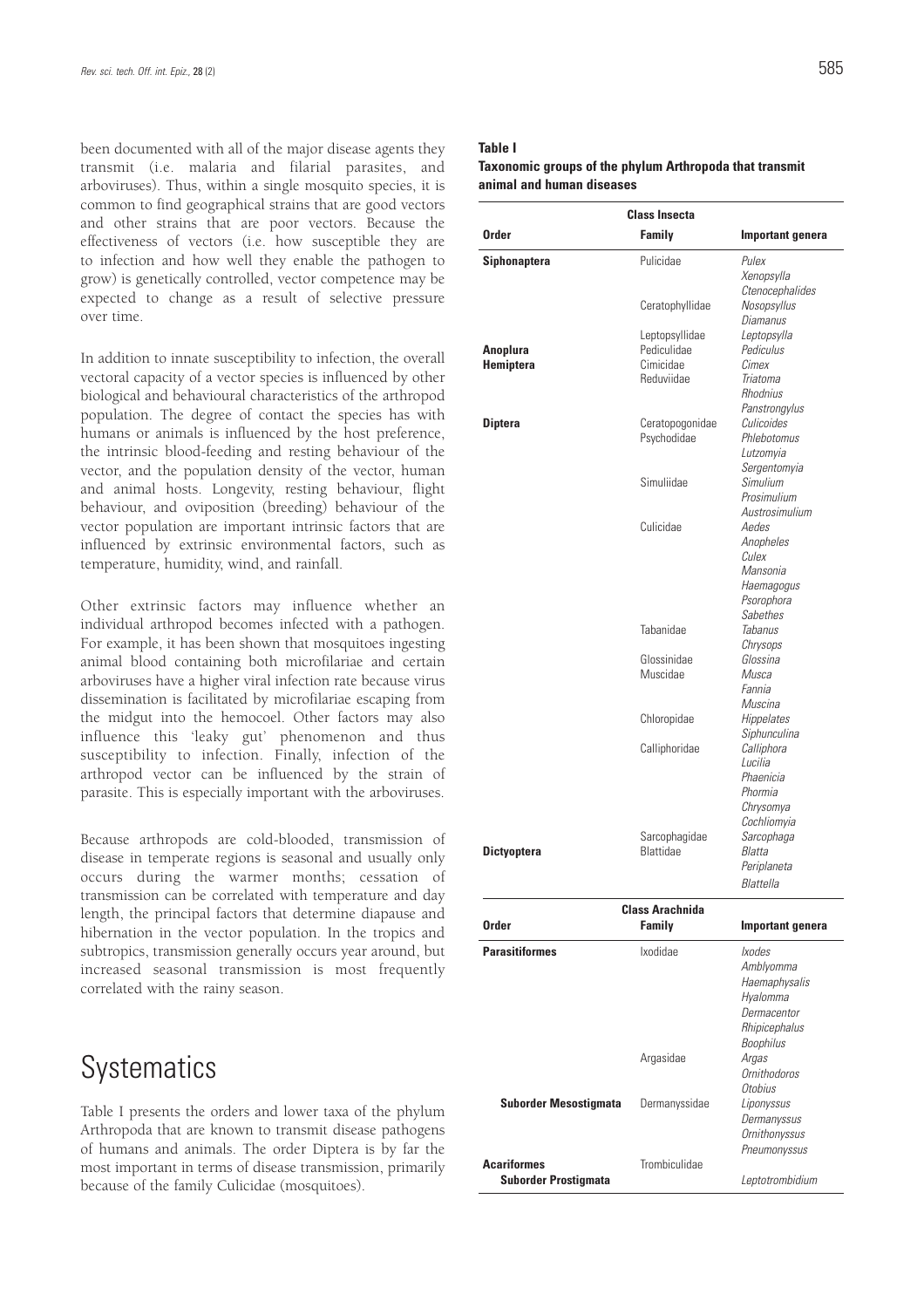L

**Vector-borne infections of man and animals**

| <b>Pathogens</b>              | <b>Disease</b>                      | <b>Animal reservoirs</b>  | <b>Geographical distribution</b>          | <b>Vector</b>                    |
|-------------------------------|-------------------------------------|---------------------------|-------------------------------------------|----------------------------------|
| <b>Viruses</b>                |                                     |                           |                                           |                                  |
| <b>Togaviridae</b>            |                                     |                           |                                           |                                  |
|                               | Chikungunya                         | Primates, humans          | Africa, Asia                              | Mosquitoes                       |
|                               | Ross River fever                    | Marsupials, humans        | Australia, South Pacific                  | Mosquitoes                       |
|                               | Mayaro                              | <b>Birds</b>              | South America                             | Mosquitoes                       |
|                               | Onyong-nyong fever                  | Not known                 | Africa                                    | Mosquitoes                       |
|                               | Sindbis fever                       | <b>Birds</b>              | Asia, Africa, Australia, Europe, Americas | Mosquitoes                       |
|                               | Eastern equine encephalomyelitis    | <b>Birds</b>              | Americas                                  | Mosquitoes                       |
|                               | Western equine encephalomyelitis    | Birds, rabbits            | Americas                                  | Mosquitoes                       |
|                               | Venezuelan equine encephalomyelitis | Rodents                   | Americas                                  | Mosquitoes                       |
|                               | Barmah Forest                       | Not known                 | Americas                                  | Mosquitoes                       |
| <b>Flaviviridae</b>           |                                     |                           |                                           |                                  |
|                               | Dengue fever (serotypes 1-4)        | Primates, humans          | Worldwide in tropics                      | Mosquitoes                       |
|                               | Yellow fever                        | Primates, humans          | Africa, South America                     | Mosquitoes                       |
|                               | Kyasanur Forest disease             | Primates, rodents, camels | India, Saudi Arabia                       | Ticks                            |
|                               | Omsk haemorrhagic fever             | Rodents                   | Asia                                      | Ticks                            |
|                               | Japanese encephalitis               | <b>Birds</b>              | Asia                                      | Mosquitoes                       |
|                               | Murray Valley encephalitis          | <b>Birds</b>              | Australia                                 | Mosquitoes                       |
|                               | Rocio                               | <b>Birds</b>              | South America                             | Mosquitoes                       |
|                               | St. Louis encephalitis              | <b>Birds</b>              | Americas                                  | Mosquitoes                       |
|                               | West Nile encephalitis              | <b>Birds</b>              | Asia, Africa, North America, Europe       | Mosquitoes                       |
|                               | Tick-borne encephalitis             | Rodents                   | Europe, Asia                              | Ticks                            |
| <b>Bunyaviridae</b>           |                                     |                           |                                           |                                  |
|                               | Sandfly fever                       | Not known                 | Europe, Africa, Asia                      | Sandflies                        |
|                               | Rift Valley fever                   | Not known                 | Africa                                    | Mosquitoes                       |
|                               | La Crosse encephalitis              | Rodents                   | North America                             | Mosquitoes                       |
|                               | California encephalitis             | Rodents                   | North America, Europe, Asia               | Mosquitoes                       |
|                               | Crimean-Congo haemorrhagic fever    | Rodents, sheep            | Europe, Asia, Africa                      | Ticks                            |
|                               | Oropouche fever                     | Not known                 | <b>Central and South America</b>          | Midges, mosquitoes               |
| <b>Rhabdoviridae</b>          |                                     |                           |                                           |                                  |
| Vesicular<br>stomatitis virus | Vesicular stomatitis                | Cattle, horses, pigs      | Global                                    | Phlebotomus flies,<br>mosquitoes |
| <b>Orbiviridae</b>            |                                     |                           |                                           |                                  |
| Bluetongue virus              | Bluetongue                          | Cattle, sheep, goats      | Global                                    | Culicoides flies                 |
| <b>Bacteria</b>               |                                     |                           |                                           |                                  |
| Yersinia pestis               | Plague                              | Rodents                   | Global                                    | Fleas                            |
| Francisella<br>tularensis     | Tularaemia                          | Rabbits, rodents          | North America, Europe, Asia               | Ticks, tabanid flies             |
| Rickettsia                    | Q fever                             | Ungulates                 | Global                                    | Ticks                            |
| Rickettsia rickettsii         | Rocky Mountain spotted fever        | Rabbits, rodents, dogs    | Western hemisphere                        | Ticks                            |
| Rickettsia typhi              | Murine typhus                       | Rats                      | Global                                    | Ticks                            |
| Rickettsia conori             | Boutonneuse fever                   | Dogs, rodents             | Europe, Africa                            | Ticks                            |
| Rickettsia<br>australis       | Queensland tick typhus              | Rodents                   | Australia                                 | Ticks                            |
| Rickettsia<br>siberica        | Siberian tick typhus                | Rodents                   | Asia                                      | Ticks                            |
| Orientia<br>tsutsugamushi     | Scrub typhus                        | Rodents                   | Asia, Australia                           | <b>Mites</b>                     |
| Borrelia species              | Relapsing fever                     | Rodents                   | Global                                    | Ticks and lice                   |
| Borrelia<br>burgdorferi       | Lyme disease                        | Rodents                   | North America, Europe                     | Ticks                            |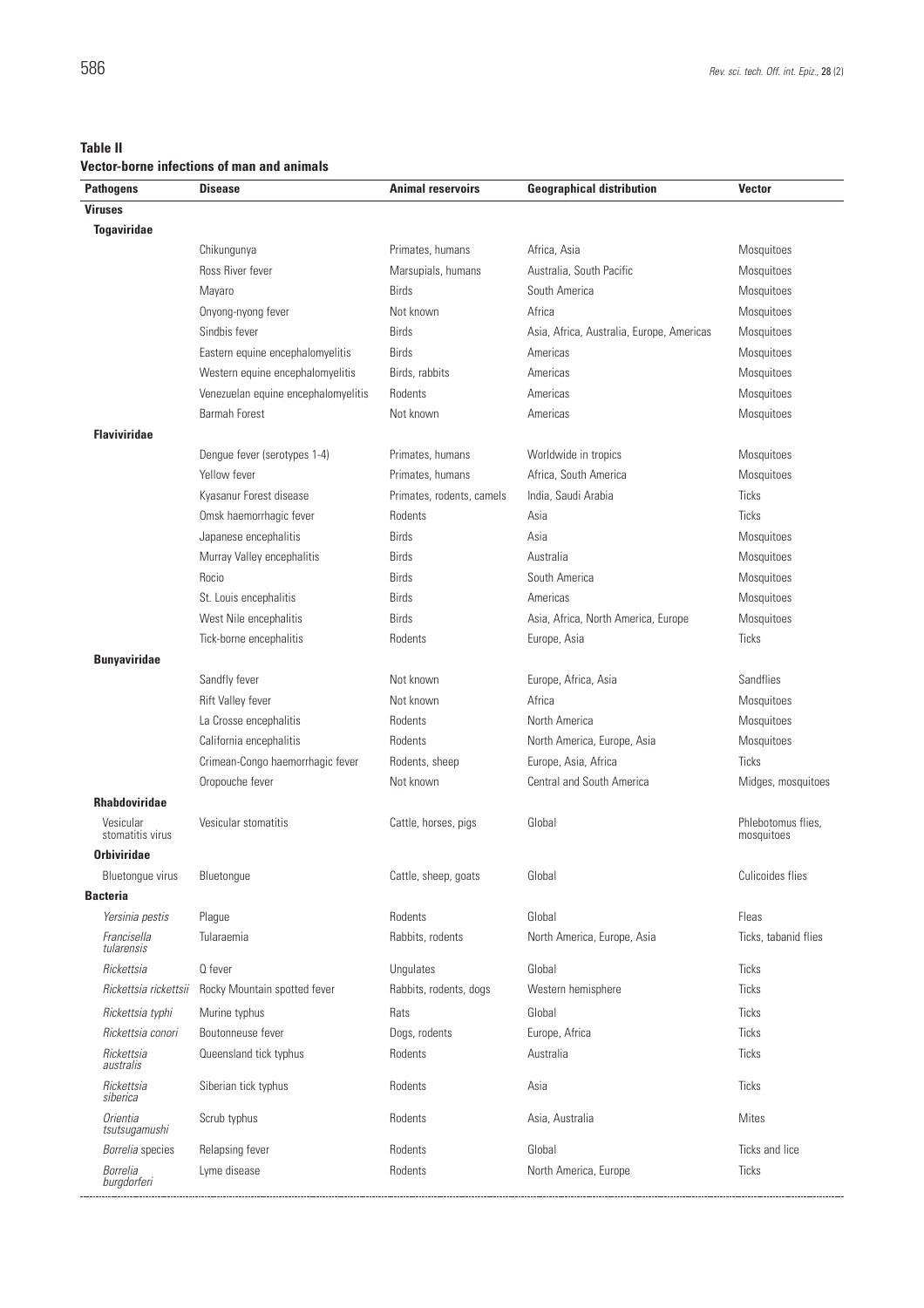### **Table II (cont.)**

#### **Vector-borne infections of man and animals**

| <b>Pathogens</b>            | <b>Disease</b>          | <b>Animal reservoirs</b> | <b>Geographical distribution</b>                | <b>Vector</b>         |
|-----------------------------|-------------------------|--------------------------|-------------------------------------------------|-----------------------|
| <b>Protozoa</b>             |                         |                          |                                                 |                       |
| Plasmodium spp.             | Malaria                 | Primates, humans         | Global                                          | Anopheline mosquitoes |
| Trypanosoma<br>rhodesiense  | African trypanosomiasis | Unqulates                | Africa                                          | Glossina flies        |
| Trypanosoma<br>gambiense    |                         | Pigs, ungulates          | Africa                                          | Glossina flies        |
| Trypanosoma<br>brucei       | Nagana                  | Ungulates                | Africa                                          | Glossina flies        |
| Trypanosoma<br><b>Cruzi</b> | Chagas disease          | Dogs, cats, opossum      | Western hemisphere                              | Triatomid bugs        |
| Leishmania spp.             | Leishmaniasis           | Dogs, rodents            | Asia, Africa, Europe, Central and South America | Phlebotomus flies     |
| Babesia spp.                | Piroplasmosis           | Unqulates                | Global                                          | <b>Ticks</b>          |
| <b>Filaria</b>              |                         |                          |                                                 |                       |
| Wuchereria bancrofti        | Bancroftian filariasis  | Humans                   | Global                                          | Mosquitoes            |
| Brugia malayi               | Brugian filariasis      | Humans, primates         | Asia                                            | <b>Mosquitoes</b>     |

# **Importance**

Collectively, arthropods are responsible for hundreds of millions of cases of disease in man and animals each year (Table II). Over the past 30 years, there has been a global re-emergence of infectious disease in man and animals in general and vector-borne diseases in particular, with an increased frequency of epidemic transmission and expanding geographical distribution. A major problem is that the most important vector-borne diseases occur in the tropics, usually in the areas where resources are most limited and surveillance is poor. However, the shrinking world, with highly increased human and animal mobility due to air travel and commerce (globalisation) has made these diseases not just problems of the tropics; they present the world community with possibly its greatest health problem and threat to economic security today. This underscores the need for physicians and veterinarians in non-endemic areas to be aware of vector-borne diseases and to be knowledgeable about where they occur and how to recognise and treat them.

m.

# **Les maladies à transmission vectorielle**

## D.J. Gubler

### **Résumé**

Les maladies à transmission vectorielle constituent depuis toujours un véritable fléau pour les populations humaines et animales. Ces maladies sont responsables des plus grandes épidémies de l'histoire, par exemple la peste noire en Europe au XIVe siècle et l'épidémie de fièvre jaune qui a accompagné la colonisation du Nouveau Monde. D'autres maladies, comme la trypanosomiase africaine (ou nagana), ont freiné le développement de l'Afrique pendant de nombreuses années. Au début du XX<sup>e</sup> siècle, les maladies à transmission vectorielle comptaient parmi les plus graves problèmes affectant la santé publique et la santé animale dans le monde. Dans la plupart des cas, ces maladies ont été maîtrisées au milieu du siècle grâce au progrès des connaissances sur leur histoire naturelle et à l'utilisation raisonnée du